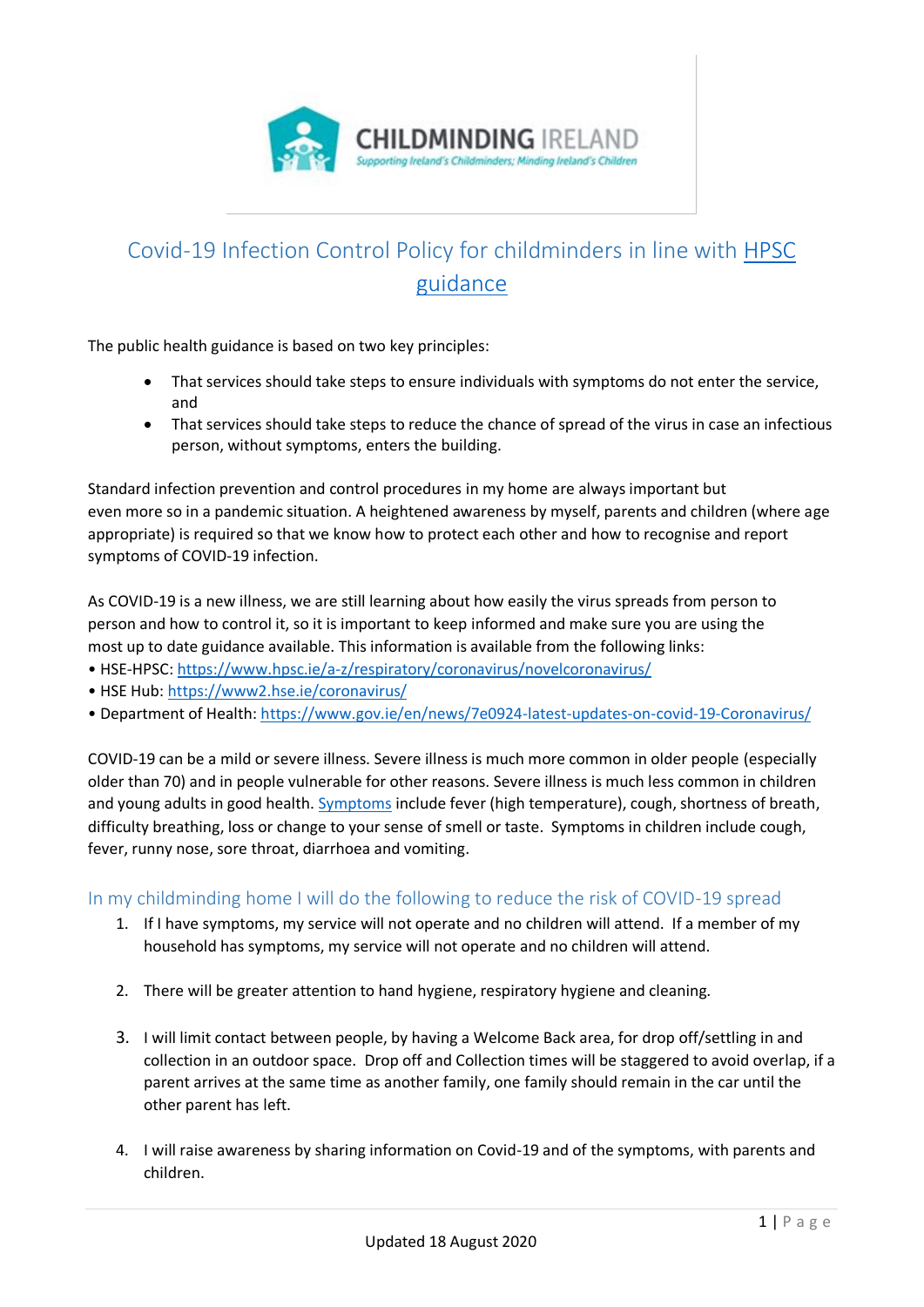- 5. I will make sure that all parental information is communicated electronically to avoid long conversations at greeting time or home time.
- 6. I will not work if I or any member of my household are ill or identified as a close contact and will follow HSE guidance on self-isolation.
- 7. I will advise parents not to present their children for childcare if the child has symptoms of a viral respiratory infection or if there is someone in the household suspected or known to have COVID-19.
- 8. I will promote good hand and respiratory hygiene as described below and display posters.
- 9. I will promote good respiratory hygiene by:

Encouraging the children and ensuring that I cover our mouths and noses with a clean tissue when we cough and sneeze and then promptly dispose of the tissue in a bin and wash our hands. If we do not have a tissue, we will cough or sneeze into the bend of our elbows instead, not into our hands.

Posters on preventing [spread of infection are available on the HPSC website.](https://www.hpsc.ie/a-z/respiratory/coronavirus/novelcoronavirus/posters/)

- 10. I will promote good hand hygiene, by:
	- o washing our hands regularly.
	- $\circ$  washing our hands with soap and running water when hands are visibly dirty. If our hands are not visibly dirty, we will wash them with soap and water or use a hand sanitiser.

We will wash our hands:

- before and after we prepare food
- before eating
- before and after caring for sick individuals
- after coughing or sneezing
- when hands are dirty
- after using the toilet
- after changing a nappy
- after handling animals or animal waste

We will follow the HSE hand hygiene guidance at [https://www2.hse.ie/wellbeing/how-to-wash](https://www2.hse.ie/wellbeing/how-to-wash-your-hands.html)[your-hands.html](https://www2.hse.ie/wellbeing/how-to-wash-your-hands.html)

11. I will restrict any unnecessary visitors to my home during childminding hours. Where it is considered necessary for a parent or guardian to enter my home, e.g. to help settle in a new child, social distancing between the parent/guardian and other adults will be observed. I will keep a record of anyone in my home on each day to facilitate Contact Tracing in the event of an episode of infection.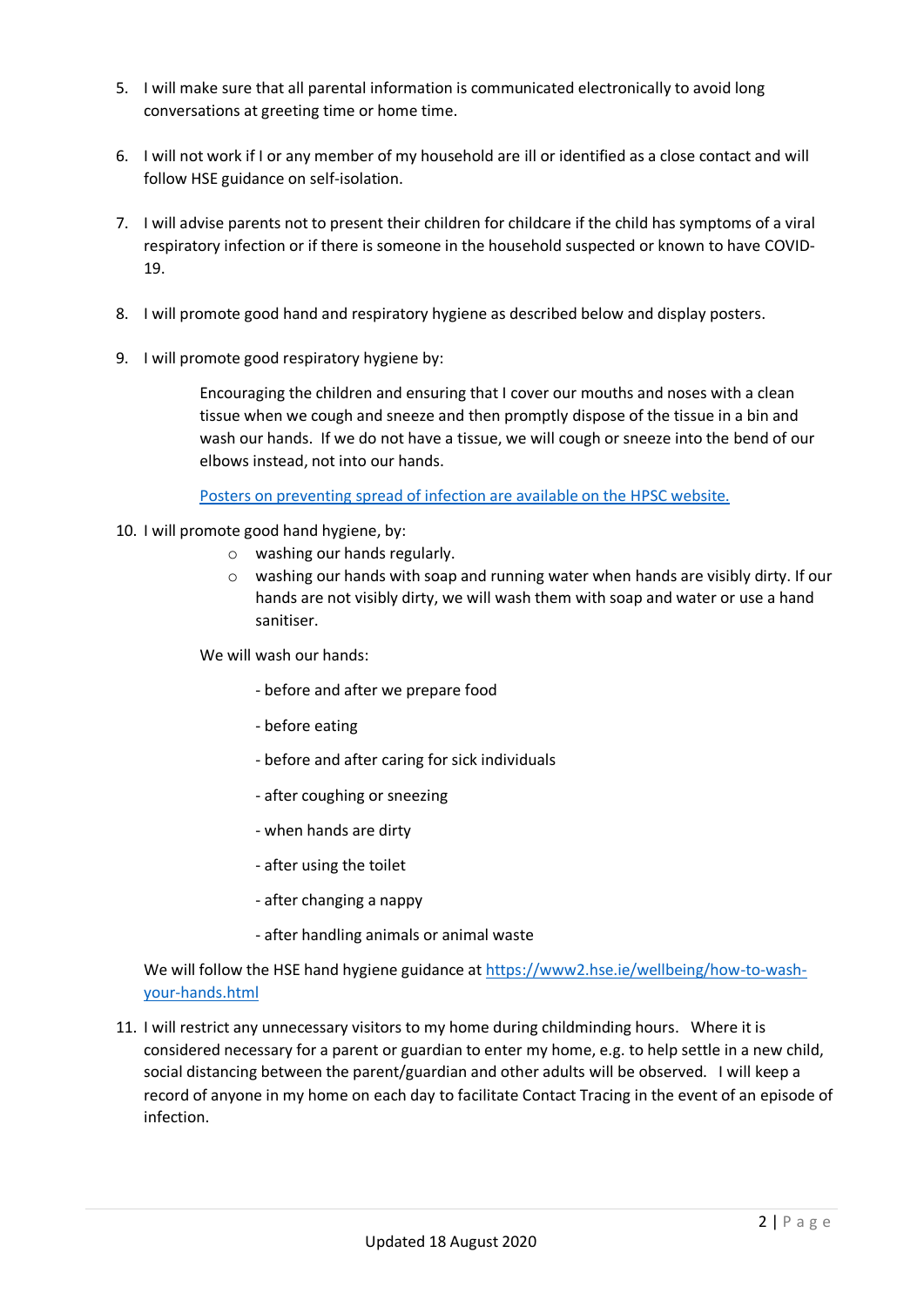- 12. I will use a cloth face covering in enclosed indoor settings where it is not possible to keep a distance of 2 metres from others, when not caring for children.
- 13. I will not observe physical distancing measures with the children in my care, but I will try to maintain physical distancing from parents as far as possible.
- 14. Hygiene measures and cleaning regimes:
	- o Where possible I will teach children how to clean their hands and about respiratory hygiene.
	- $\circ$  Tissues and hand sanitisers / hand gel will be available at all times and will provide bins for disposal of tissues.
	- o I will ensure hand-washing facilities, including soap and clean towels/disposable towels, are well maintained.
- 15. I will increase the frequency and extent of cleaning regimes and ensure that they include:
	- $\circ$  clean regularly touched objects and surfaces using a household cleaning product
	- o paying particular attention to high-contact areas
	- o wear rubber gloves when cleaning surfaces, wash the gloves while still wearing them, then wash my hands after I take them off.
- 16. I will select and manage toys from an infection prevention viewpoint, by:
	- choosing toys that are easy to clean and disinfect (when necessary) and dry.
	- In relation to choosing toys that children are inclined to put in their mouth, I will only allow such toys if they are capable of being washed and disinfected.
	- discouraging children from putting shared toys into their mouths.
	- storing clean toys/equipment in a clean container or clean cupboard.
	- always following the manufacturer's cleaning instructions.
	- always washing my hands after handling contaminated toys and equipment.
	- if soft toys /comfort blankets are essential for your child, they must be personal to your child, must be machine washable and they must not be shared.
	- replacing soft modelling materials and dough daily.
- 17. I will clean toys in the following way:
	- All toys (including those not currently in use) will be cleaned on a regular basis, i.e. weekly. This will remove dust and dirt that can harbour germs.
	- Toys that are used by very young children will be washed daily.

• Toys that children put in their mouths will be washed after use or before use by another child.

• All toys that are visibly dirty or contaminated with blood or body fluids will be taken out of use immediately for cleaning or disposal. Toys waiting to be cleaned must be stored separately.

#### **Cleaning Procedure as per current [HPSC guidelines,](https://www.hpsc.ie/a-z/respiratory/coronavirus/novelcoronavirus/guidance/childcareguidance/Infection%20Prevention%20and%20Control%20guidance%20for%20settings%20providing%20childcare%20during%20the%20COVID-19%20Pandemic.pdf)**

- Toys will be washed in warm soapy water, using a brush to get into crevices.
- Toys will be rinsed in clean water and thoroughly dried
- Hard plastic toys if suitable will be cleaned in the dishwasher.
- Toys that cannot be immersed in water i.e. electronic or wind up should be wiped with a clean damp cloth and dried.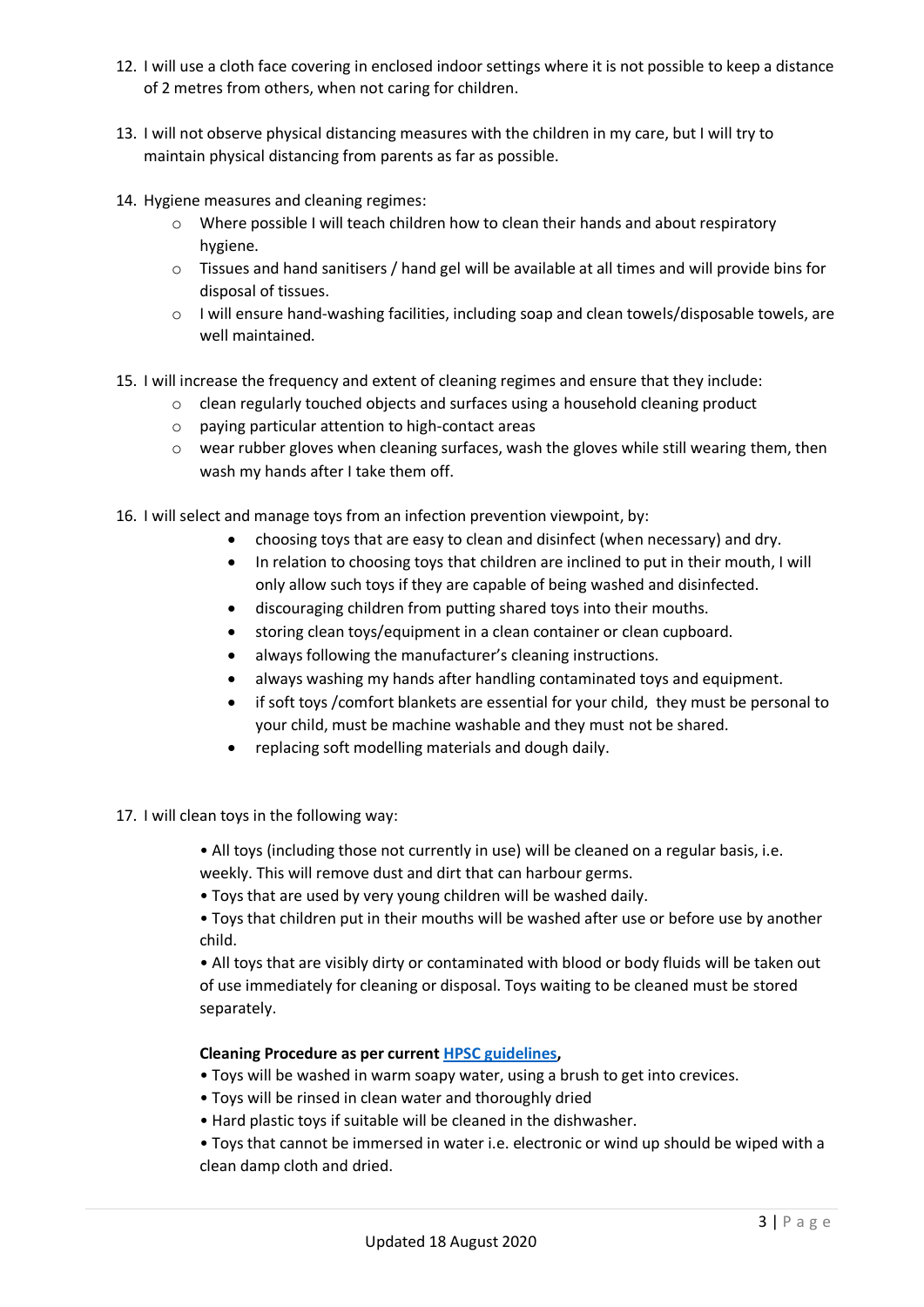#### **Disinfection procedure**

• In some situations, toys/equipment may need to be disinfected following cleaning. For example:

- Toys/equipment that children will place in their mouths.
- Toys/equipment that have been soiled with blood or body fluids.

### **During an outbreak of infection:**

If disinfection is required:

- Use a chlorine based disinfectant at a concentration of 1,000ppm available chlorine (See https://www.hpsc.ie/a-z/lifestages/childcare Appendix F on Chlorine Based Disinfectants).
- Rinse and dry the item thoroughly.
- I will follow the manufacturer's cleaning/disinfecting instructions and use recommended products to ensure effective usage and to ensure equipment is not damaged.

18. I will create a plan for dealing with myself or a child, becoming ill with symptoms of COVID-19.

- I will have a small supply of surgical masks in a readily accessible place for use if someone develops symptoms of COVID-19.
- If I or a child is in my home at the time that they feel unwell and develop symptoms, I will call my backup person and parents of the unwell child
- If a child, or I, develop any symptoms of acute respiratory infection including cough, fever, or shortness of breath during the childminding day, I will keep my distance or the child at a distance from the other children until my backup persons arrive. I will then remove myself or take the child to a designated area where the child can be isolated and attended to and stay with the child until the parent arrives. My backup person will stay with the remaining children until their parents collect them.
- In an emergency, I will call the ambulance, and explain that the child is unwell with symptoms of COVID-19.
- The room will be cleaned and contact surfaces disinfected once they leave.
- If the affected person needs to use the bathroom whilst waiting for medical assistance, they will use a separate bathroom if available and it will be cleaned and contact surfaces disinfected before use by others.
- 19. I will follow HPSC guidelines if there is a suspected or confirmed case of COVID-19 in my home, which are:
	- All individuals with symptoms of COVID-19 should contact their GP for further advice.

• If the doctor arranges testing for them, they (or their parent) will be contacted by Public Health to identify anyone who has been in contact with them during the period when they were likely to have been infectious.

• The childcare setting will then be contacted by local Public Health staff of the HSE to discuss the case, identify people who have been in contact with them and advise on any actions or precautions that should be taken.

• An assessment of each childcare setting where this may occur will be undertaken by HSE public health staff.

• Advice on the management of children and staff who came into contact with the case will be based on this assessment.